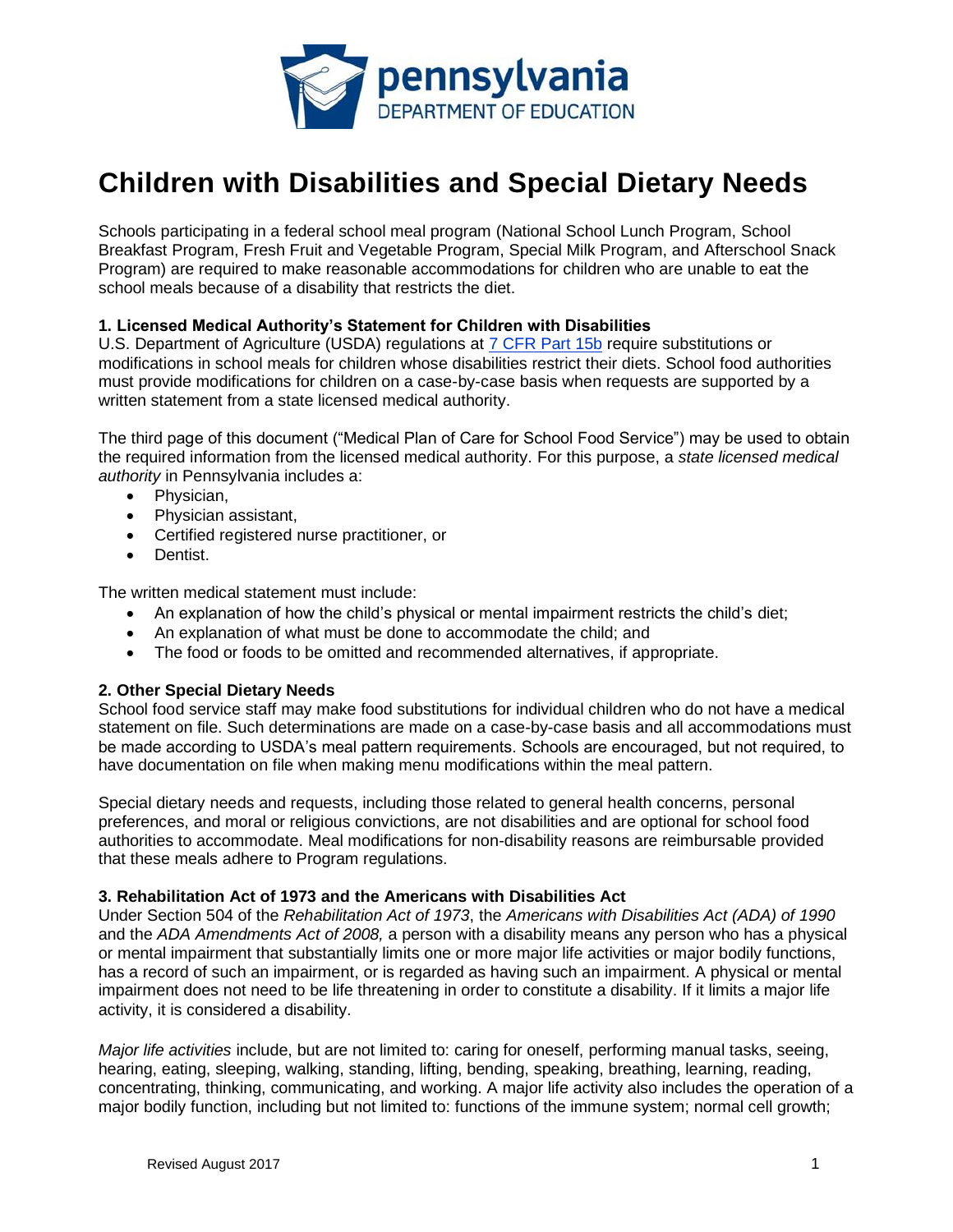and digestive, bowel, bladder, neurological, brain, respiratory, circulatory, endocrine, and reproductive functions.

## **4. Individuals with Disabilities Education Act**

A child with a disability under Part B of the *Individuals with Disabilities Education Act* (IDEA) is described as a child evaluated in accordance with IDEA as having one or more of the recognized thirteen disability categories and who, by reason thereof, needs special education and related services. The Individualized Education Program (IEP) is a written statement for a child with a disability that is developed, reviewed, and revised in accordance with the IDEA and its implementing regulations. When nutrition services are required under a child's IEP, school officials need to ensure that school food service staff is involved early in decisions regarding special meals. If an IEP or 504 plan includes the same information that is required on a medical statement (see section 1, above), then it is not necessary to get a separate medical statement.

## **School Nutrition Program Contact**

For more information about requesting accommodations to school meals and the meal service for students with disabilities at *Haverford School District* please contact:

*Lisa Taddei, Director of Dining Services*

#### **USDA Nondiscrimination Statement**

In accordance with Federal civil rights law and U.S. Department of Agriculture (USDA) civil rights regulations and policies, the USDA, its Agencies, offices, and employees, and institutions participating in or administering USDA programs are prohibited from discriminating based on race, color, national origin, sex, disability, age, or reprisal or retaliation for prior civil rights activity in any program or activity conducted or funded by USDA.

Persons with disabilities who require alternative means of communication for program information (e.g. Braille, large print, audiotape, American Sign Language, etc.), should contact the Agency (State or local) where they applied for benefits. Individuals who are deaf, hard of hearing or have speech disabilities may contact USDA through the Federal Relay Service at (800) 877-8339. Additionally, program information may be made available in languages other than English.

To file a program complaint of discrimination, complete the [USDA Program Discrimination Complaint Form,](http://www.ocio.usda.gov/sites/default/files/docs/2012/Complain_combined_6_8_12.pdf) (AD-3027) found online at: [http://www.ascr.usda.gov/complaint\\_filing\\_cust.html,](http://www.ascr.usda.gov/complaint_filing_cust.html) and at any USDA office, or write a letter addressed to USDA and provide in the letter all of the information requested in the form. To request a copy of the complaint form, call (866) 632-9992. Submit your completed form or letter to USDA by:

- (1) mail: U.S. Department of Agriculture Office of the Assistant Secretary for Civil Rights 1400 Independence Avenue, SW Washington, D.C. 20250-9410;
- (2) fax: (202) 690-7442; or
- (3) email: [program.intake@usda.gov.](mailto:program.intake@usda.gov)

This institution is an equal opportunity provider.